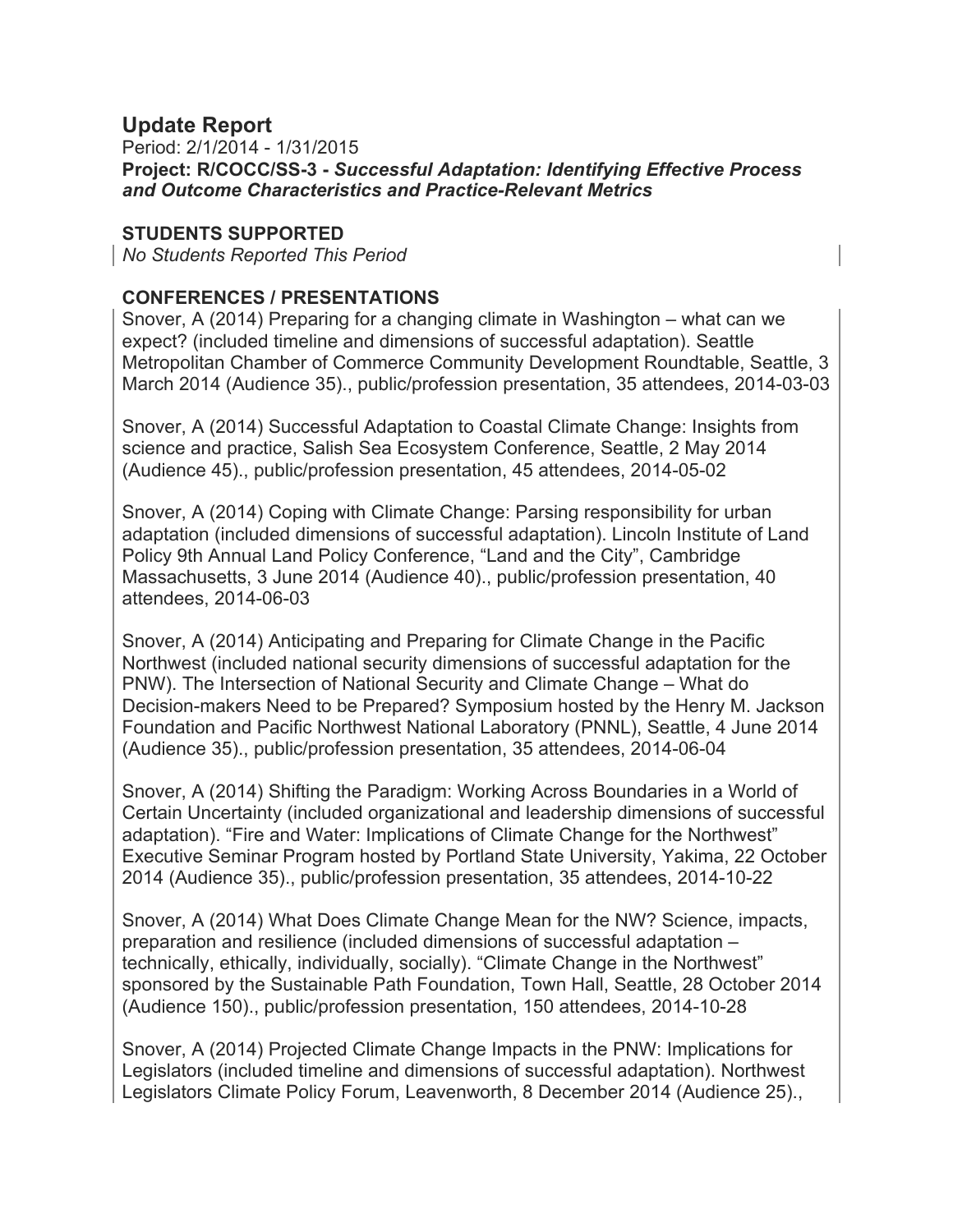public/profession presentation, 25 attendees, 2014-12-08

Moser, S (2014) Climate Change Adaptation Success: Special focus of the NERRS Science Collaborative. Webinar to NERRs. December 16, 2014. (Audience: 35), public/profession presentation, 35 attendees, 2014-12-16

Moser, S (2014) Climate Change Adaptation Success: Special focus of the NERRS Science Collaborative. Webinar to NERRs. December 14, 2014. (Audience: 35), public/profession presentation, 35 attendees, 2014-12-14

Moser, S (2014) Coast in the Crosshairs of Climate Change and SLR: Successful Adaptation in a Word of Constraints and Tradeoffs. Oral presentation at the Joint Conference of Restore America's Estuaries and The Coastal Society, Washington, DC. November 3, 2014. (Audience: 150), public/profession presentation, 150 attendees, 2014-11-03

Moser, S (2014) Successful Adaptation to Coastal Climate Change: Framework and Lessons from Across the Seas. Oral presentation at the Coast to Coast Conference, Western Australia. October 24, 2014. (Audience: 200), public/profession presentation, 200 attendees, 2014-10-24

Moser, S (2014) A Compass for Changing Times: Key Dimensions of Adaptation Success. Oral presentation at the California Adaptation Forum, Sacramento, CA. August 1, 2014. (Audience: 80), public/profession presentation, 80 attendees, 2014- 08-01

Moser, S (2014) A Compass for Shifting Sands: Key Dimensions of Successful Adaptation to Coastal Climate Change. Keynote Address at the H2O Conference, San Diego, CA. May 27, 2014. (Audience: 100), public/profession presentation, 100 attendees, 2014-05-27

Moser, S (2014) In Search of a Few Good Indicators: If you were asked to develop measures of "successful" adaptation to climate change. Oral presentation at the Roger E. Kasperson Honorary Symposium, Tilghman Island, Maryland. May 12, 2014. (Audience: 25), public/profession presentation, 25 attendees, 2014-05-12

Moser, S (2014) Successful Adaptation to Ensure Sustainability: The Scale and Cross-Scale Dimensions. Oral presentation at the Annual Meeting of AAG, Presidential Plenary, Tampa, Florida. April 9, 2014. (Audience: 50), public/profession presentation, 50 attendees, 2014-04-09

Moser, S (2014) The Geography of Success: Successfully Adapting to Climate Change (and the End of Football). Oral presentation at the Annual Meeting of AAG, Presidential Plenary, Tampa, Florida. April 8, 2014. (Audience: 1,000), public/profession presentation, 1000 attendees, 2014-04-08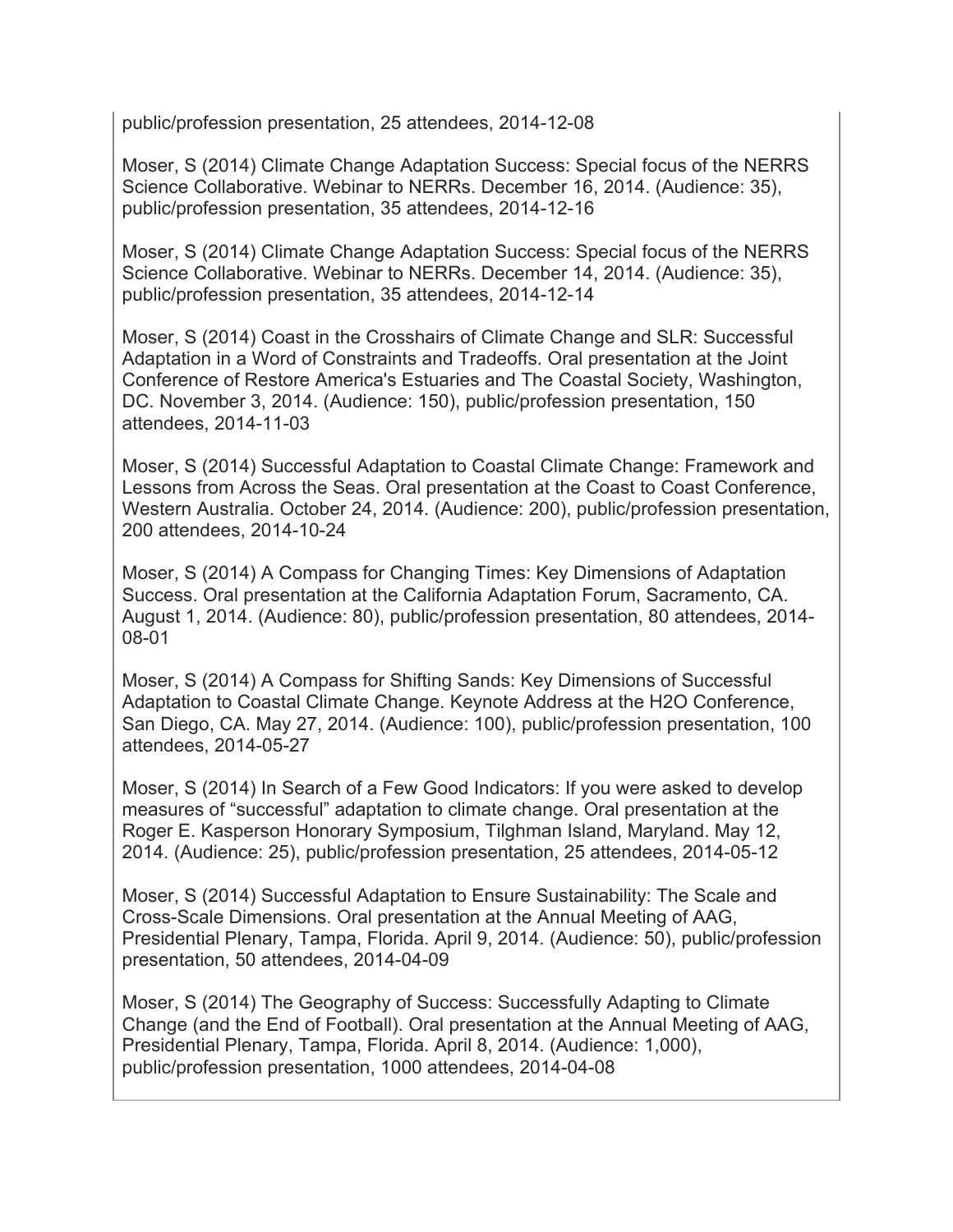Moser, S (2014) Climate Change in Paradise: Communicating Adaptation (included challenge of communicating success). Oral presentation at the Social Coast Forum, Charleston, South Carolina. February 19, 2014. (Audience: 50), public/profession presentation, 50 attendees, 2014-02-19

## **ADDITIONAL METRICS**

|                                  |          | <b>P-12 Educators</b>      |   |
|----------------------------------|----------|----------------------------|---|
| <b>P-12 Students Reached:</b>    | $\Omega$ | Trained:                   | O |
| Not relevant to project.         |          | Not relevant to project.   |   |
| <b>Participants in Informal</b>  |          |                            |   |
| <b>Education Programs:</b>       | 0        | <b>Volunteer Hours:</b>    | 0 |
| Not relevant to project.         |          | Not relevant to project.   |   |
| <b>Acres of coastal habitat</b>  | $\Omega$ | <b>Resource Managers</b>   |   |
| protected, enhanced or           |          | who use Ecosystem-         |   |
| restored:                        |          | <b>Based Approaches to</b> |   |
|                                  |          | <b>Management:</b>         | 0 |
| Not relevant to project.         |          | Not relevant to project.   |   |
| <b>Annual Clean Marina</b>       | 0        | <b>HACCP - Number of</b>   |   |
| <b>Program - certifications:</b> |          | people with new            |   |
|                                  |          | certifications:            | 0 |
| Not relevant to project.         |          | Not relevant to project.   |   |

### **ECONOMIC IMPACTS**

|                                        |                | <b>Marke</b> | Non-<br>Marke | <b>Business</b> | <b>Business</b> | Jobs         | Jobs          |
|----------------------------------------|----------------|--------------|---------------|-----------------|-----------------|--------------|---------------|
| <b>Descripti</b>                       |                | <b>Impac</b> | <b>Impac</b>  | es              | es              | <b>Creat</b> | <b>Retain</b> |
| on                                     | <b>Patents</b> | ts $(\$)$    | ts $(\$)$     | <b>Created</b>  | <b>Retained</b> | ed           | ed            |
| None. [Not<br>relevant to<br>project.] | 0              |              |               |                 |                 |              |               |

**Number** 

## **SEA GRANT PRODUCTS**

| <b>Descriptio</b><br>n<br>Framework Yes<br>for<br>developing<br>indicators<br>of | <b>Develope</b><br>$d$ ? | Used?<br><b>No</b> | ELWD?<br><b>No</b> | of<br><b>Manager</b><br>S<br>$\mathbf 0$ | <b>Names of</b><br><b>Managers</b> |
|----------------------------------------------------------------------------------|--------------------------|--------------------|--------------------|------------------------------------------|------------------------------------|
| successful<br>adaptation<br>to climate                                           |                          |                    |                    |                                          |                                    |
| change,<br>based on<br>the six                                                   |                          |                    |                    |                                          |                                    |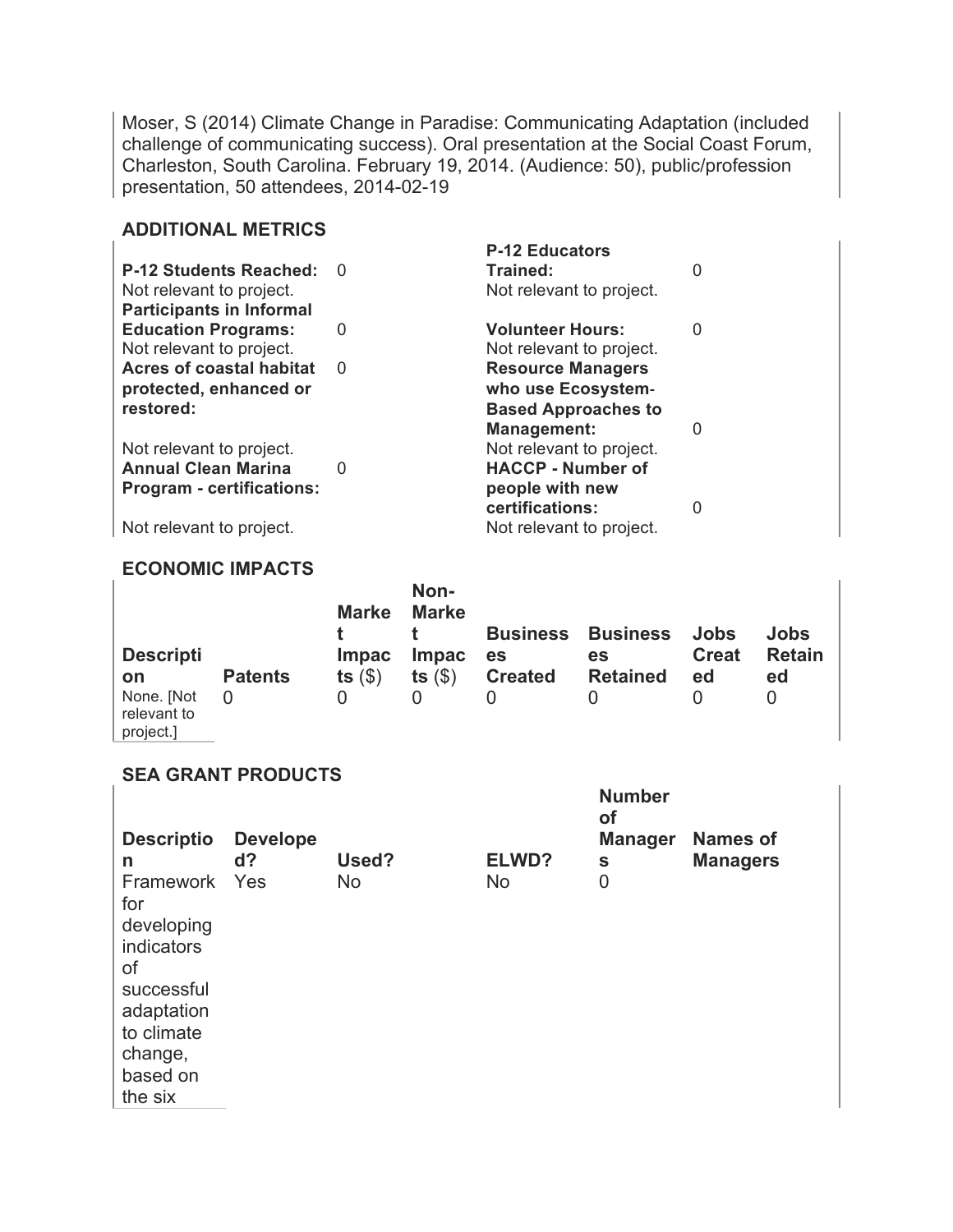| dimensions<br>of success                                                                                                                                                       |     |           |           |   |
|--------------------------------------------------------------------------------------------------------------------------------------------------------------------------------|-----|-----------|-----------|---|
| Framework<br>for defining<br>and setting<br>targets for<br>successful<br>adaptation<br>to climate<br>change                                                                    | Yes | Yes       | <b>No</b> | 0 |
| Three case Yes<br>studies<br>(one each<br>for WA,<br>OR, CA)<br>that<br>demonstrat<br>e a<br>particular<br>dimension<br>of<br>successful<br>adaptation<br>to climate<br>change |     | <b>No</b> | <b>No</b> | 0 |

# **HAZARD RESILIENCE IN COASTAL COMMUNITIES**

| Name of coastal<br>community                                                   | County | <b>Number of resiliency</b><br>trainings / technical<br>assistance services<br>provided<br>0                                                                                                                                                                                                                                                                                                             | <b>Was community</b><br>hazard<br>resiliency<br>improved (e.g.,<br>via changes in<br>zoning<br>ordinances)?<br>No. |  |  |
|--------------------------------------------------------------------------------|--------|----------------------------------------------------------------------------------------------------------------------------------------------------------------------------------------------------------------------------------------------------------------------------------------------------------------------------------------------------------------------------------------------------------|--------------------------------------------------------------------------------------------------------------------|--|--|
| <b>ADDITIONAL MEASURES</b><br>Number of stakeholders modifying<br>practices: 0 |        | Sustainable Coastal Development                                                                                                                                                                                                                                                                                                                                                                          |                                                                                                                    |  |  |
| None.                                                                          |        | # of coastal communities: 0<br>None at this time. Our expectation is that the<br>information developed through this project will<br>lead to decisions that are more sustainable (as<br>defined here) in the face of projected climate<br>change impacts. However, our current project is<br>not designed to track the use of this guidance in<br>decision making and the outcomes of those<br>decisions. |                                                                                                                    |  |  |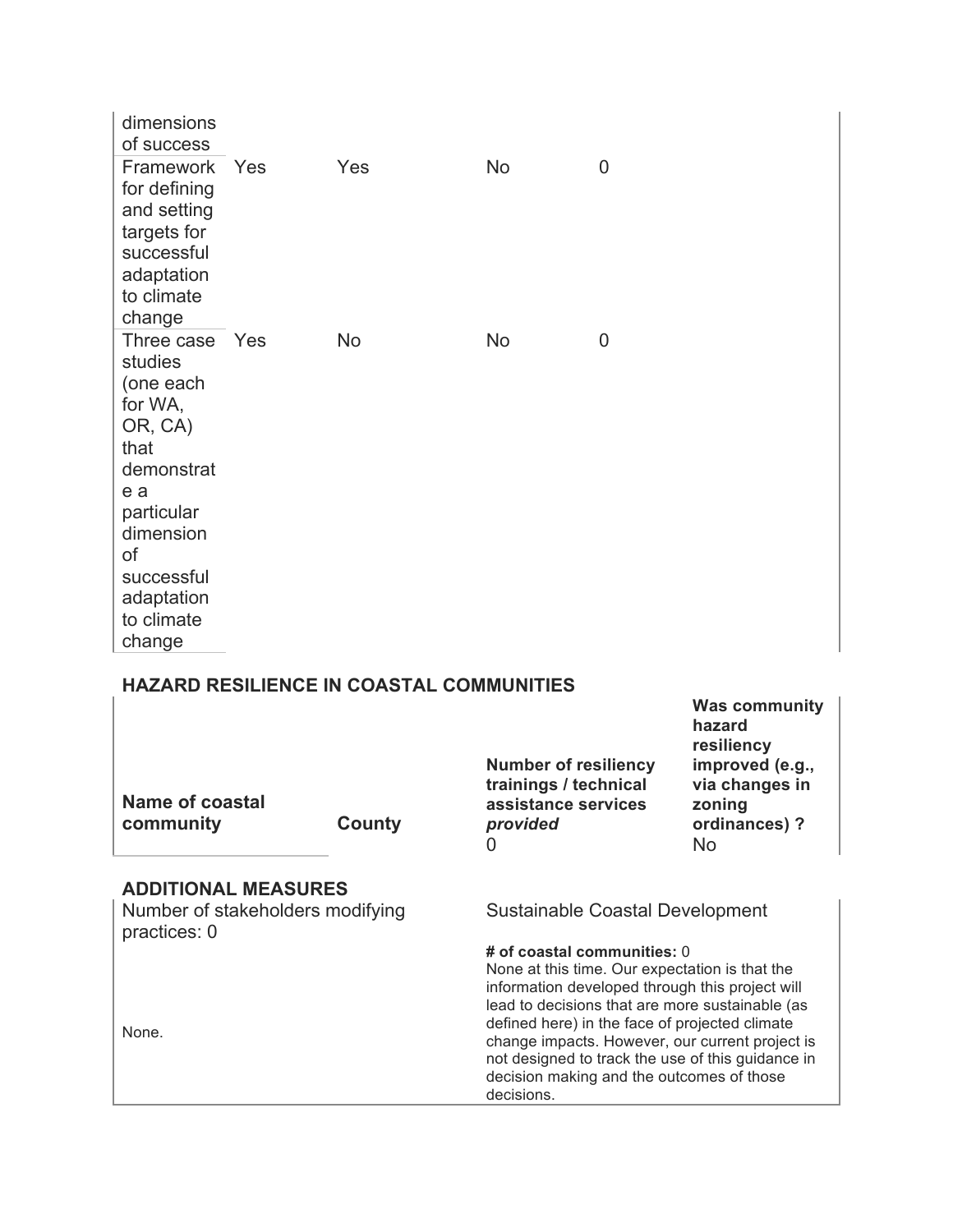## **PARTNERS**

Partner Name: California Sea Grant

Partner Name: Institute for Sustainable Communities

Partner Name: Oregon Sea Grant

Partner Name: Oregon State University (OSU)

Partner Name: Stanford University

## **IMPACTS AND ACCOMPLISHMENTS**

Title: **Washington Sea Grant research develops a framework for evaluating climate-change adaptation and nationally used measures of successful adaptation**

Type: accomplishment

Description:

Relevance: Climate change is expected to have wide-reaching environmental, economic, and social impacts on West Coast communities. As they prepare, community managers and planners ask, "What would successful adaptation to climate change look like? How do we know if we're making progress?" Evaluation of adaptive action is particularly necessary to prove progress amidst competing policy priorities and ever-tightening government budgets.

Response: With support from the West Coast Sea Grant programs, the project brought together scientists, climate adaptation practitioners, and coastal management professionals to explore adaptation outcomes, processes, and mechanisms.

Participants examined ways that communities can measure their immediate and longterm progress toward adaptation. Researchers analyzed and integrated insights collected from three state-level workshops and one tri-state capstone session exploring successful adaptation measures and the key elements they share. They used their findings to compose a framework for evaluating future adaptation measures.

Results: The project developed worksheets and other tools that are already being used to advance adaptation planning on a national scale: Team members have conducted training on successful adaptation strategies at the National Adaptation Forum. And leading cities in the national Urban Sustainability Directors' Network are using the tools for evaluating successful adaption that this research developed. Recap:

Recap: Sea Grant-funded research brought coastal managers, scientists, and adaptation practitioners together to define successful adaptation, producing tools that are nationally applicable.

Comments:

Primary Focus Area: COCC (SCD) Secondary Focus Area: COCC (HRCC)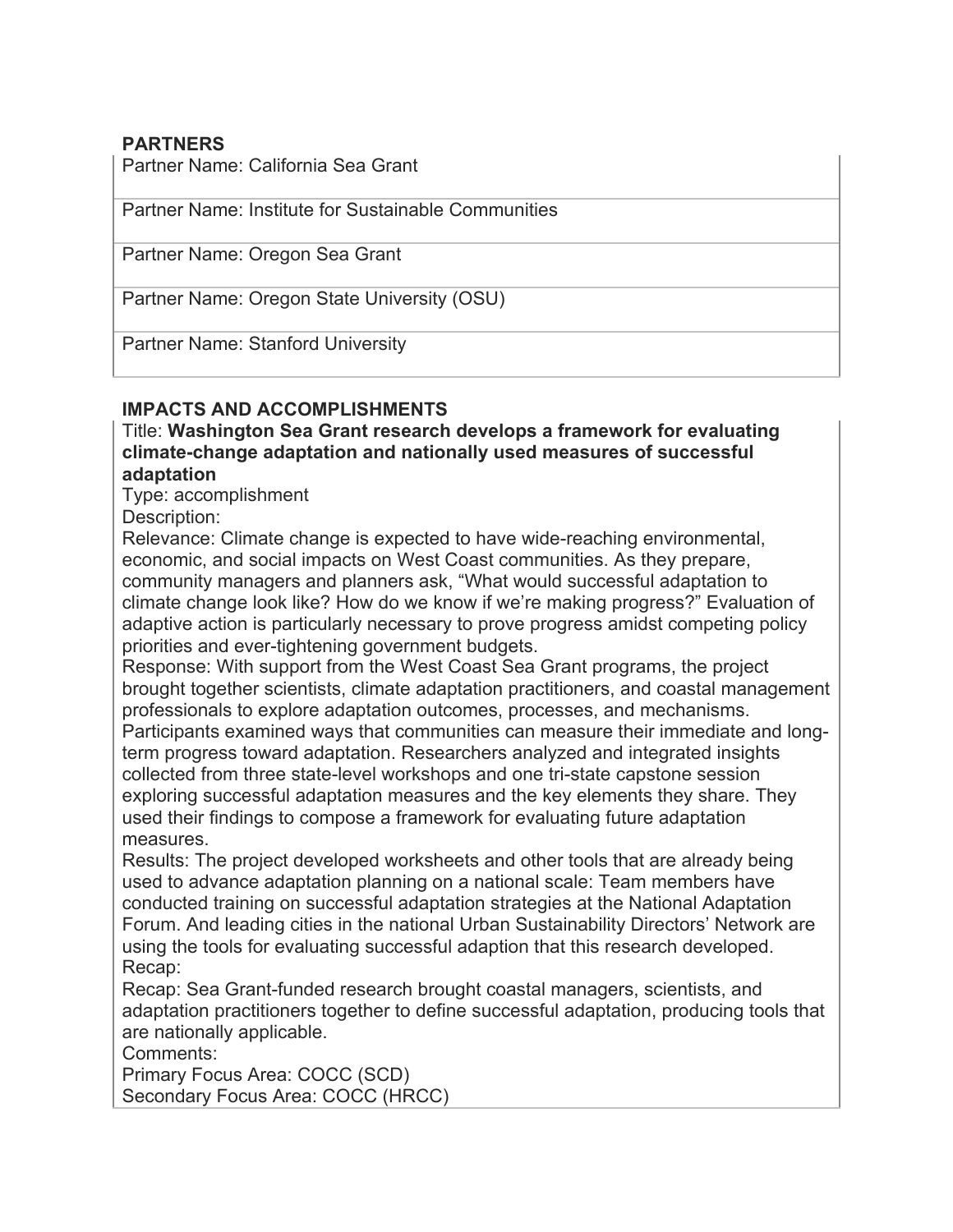Associated Goals: Improve capacity to manage ocean and coastal ecosystems and resources for societal benefit under changing climatic and demographic conditions. (SCD, Efficiency) Improve understanding of coastal hazards and environmental change and develop tools and approaches for observation, prediction, planning, and adaptation. (HRCC, Capacity) Partners: California Sea Grant Institute for Sustainable Communities Oregon Sea Grant Oregon State University Stanford University Related Partners: *none*

### **PUBLICATIONS**

*No Publications Reported This Period*

# **OTHER DOCUMENTS**

*No Documents Reported This Period*

## **LEVERAGED FUNDS**

*No Leveraged Funds Reported This Period*

## **UPDATE NARRATIVE**

Uploaded File: Matson\_1702\_update\_nar....4.pdf, 87 kb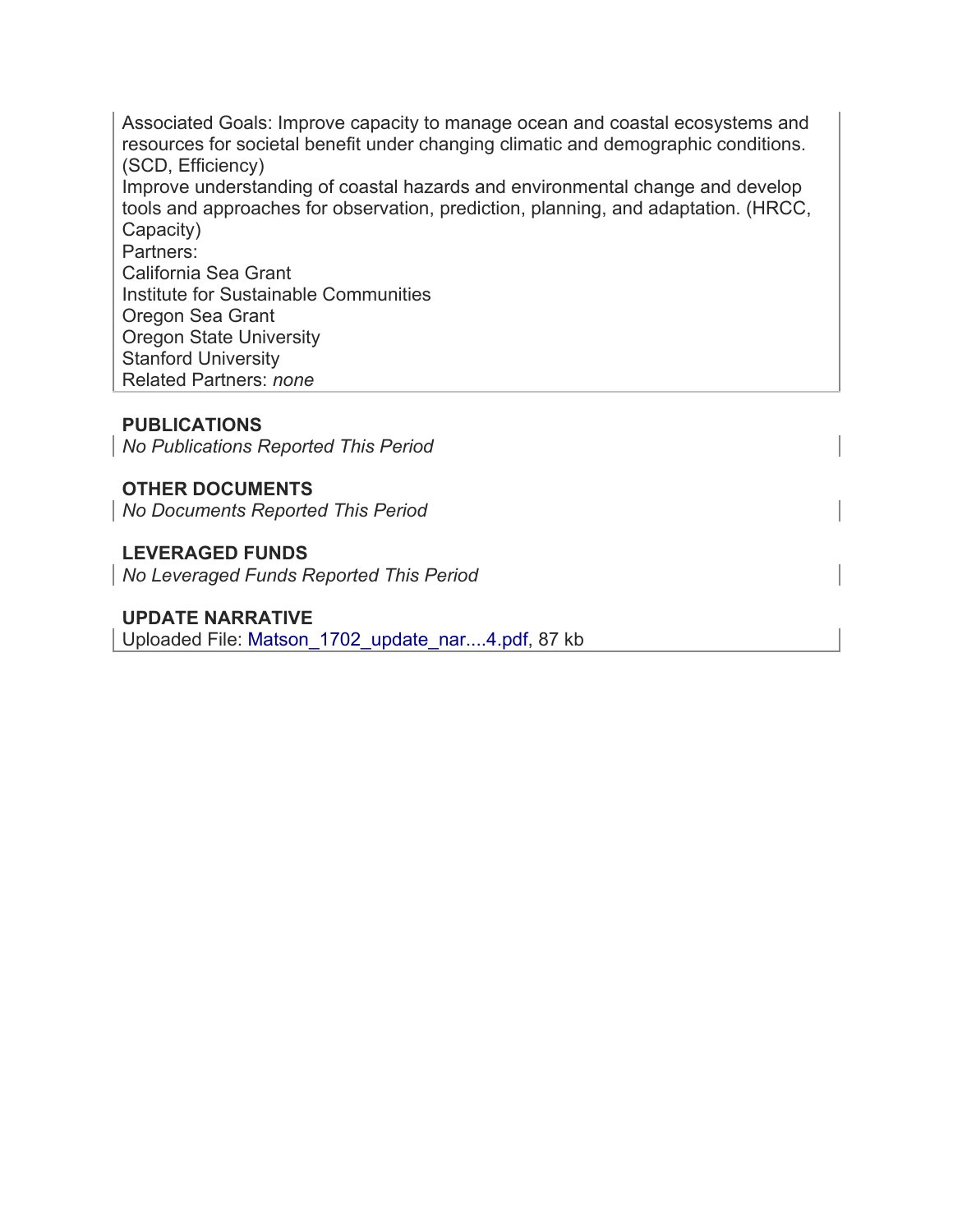## **UPDATE (PROGRESS) REPORT NARRATIVE – Year 3**

Project: R/COCC/SS‐3 ‐ *Successful Adaptation: Identifying Effective Process and Outcome Characteristics and Practice‐Relevant Metrics*

#### **Project Overview**

What is successful adaptation to climate change in the coastal context? This is a question frequently asked by practitioners, yet one that has no easy scientific or political answers. While adaptation is increasingly recognized as an important climate risk management strategy, and on-the-ground adaptation planning activity is beginning to emerge everywhere, resource managers and planners have no clear guidance as to what success would look like. Success raises vexing management challenges and complex scientific questions about how to identify desirable outcomes and mechanisms across spatial/temporal scales, ecological systems, and social strata.

The Successful Adaptation project addresses these questions by engaging scientists and coastal practitioners in an iterative, collaborative exploration of adaptation outcomes, processes and mechanisms, and the metrics with which to measure success in coastal communities in California, Oregon and Washington. The project contributes to Sea Grant's cross-cutting goals by integrating multi-disciplinary scientific and practitioner expertise to facilitate social learning and improve the management of coastal human-natural systems under rapidly changing conditions.

This work will inform West Coast state efforts to develop regionally consistent *and* state-based adaptation strategies, as well as inform the guidance states are developing for local coastal practitioners across the region. Project beneficiaries include regional policymakers, coastal practitioners and stakeholders; national coastal stakeholders and adaptation professionals; local, state, federal and tribal policymakers; the National Climate Assessment and other adaptation groups.

#### **Activities and Impacts**

*Project Synthesis.* The project team began analyzing the results of workshops held in 2013 in Newport, Oregon (Oregon practitioners workshop), Seattle, Washington (Washington practitioners workshop), and Palo Alto, California (capstone workshop) (see Year 2 Progress Report), and combining those insights with knowledge gained from the literature review.

The workshops and literature review have increased our understanding of the multi-dimensional aspects of defining success. At a fundamental level, how you define success, who to involve, and which trade-offs need to be addressed depends on how you interpret the goals of adaptation. Are adaptation actions, for example, intended to:

- Maintain physical and social integrity "as is" by maximizing loss reduction at minimal cost (i.e., a structural adaptation framework);
- Create a better world for all by reducing vulnerability, minimizing social inequity, and increasing adaptive capacity (i.e., a vulnerability framework); or
- Enhance overall system capacity to persist and minimize risk of collapse (i.e., a resilience framework)?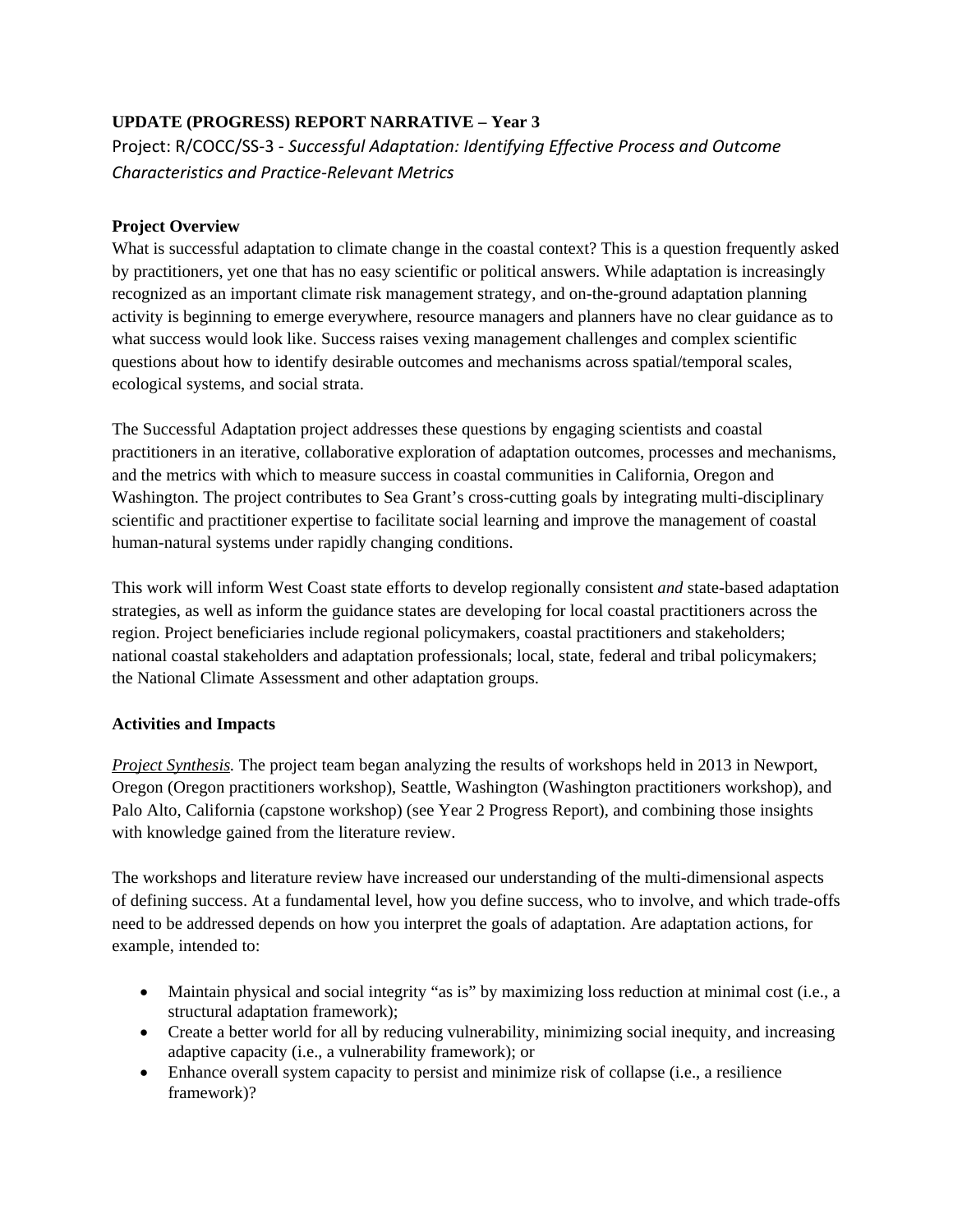These distinct frameworks are described within adaptation literature but are rarely articulated by practitioners, whose framing of adaptation actions and goals are driven largely by job descriptions, agency missions, and personal values.

The project has also highlighted the need to see adaptation as an evolutionary process, due principally to the uncertainty, long time horizons, and ongoing change that characterize climate change impacts and adaptation responses. As a result, successful adaptation requires attention to process as much as outcomes. More specifically, successful adaptation requires ensuring processes that are transparent, fair, accountable, iterative, compensatory, and able to support the need to process loss and grief when impacts cannot be avoided (e.g., loss of culturally significant site or personally important places or activities).

Plans to produce seven papers for a special issue of *Global Environmental Change* were modified in the interest of time and budget. The team has outlined the final synthesis paper and is working on the manuscript for submission to *Global Environmental Change*. The paper will cover the following:

- 1. Successful Adaptation to Climate Change in Coastal Environments: An Introduction
- 2. Successful Adaptation: Insights from the Scientific Literature
- 3. Methodology: Transdisciplinary, multi-methods approach to project
- 4. Results
	- 4.1 Deepening Interdisciplinary Perspectives on Success: Insights from Scientists
	- 4.2 Successful Adaptation in Coastal California
	- 4.3 Successful Adaptation in Coastal Washington
	- 4.4 Successful Adaptation in Coastal Oregon
	- 4.5 Integrating Scientific and Practitioner Perspectives
	- 4.6 Discussion: Limitations of our study
- 5. Synthesis
	- 5.1 Reasons to Think about Adaptation "Success"
	- 5.2 Key Dimensions of Adaptation Success: Each Necessary, but Insufficient Components
	- 5.3 Toward Meaningful Measures of "Success"
	- 5.4 Conclusions and Path Forward

P/Vodcasts and project website. Video interviews filmed during the 2012-13 workshops were reviewed. Use of the material for the project website and continued education and outreach related to the project is being discussed by the project team. As noted in the following section, some of the video material gathered during project workshops has been used by Joe Cone for three other videos. See: http://blogs.oregonstate.edu/breakingwaves/?p=3177 (project partners are featured).

Spin offs and other efforts where the Successful Adaptation project is making a difference: while the project team is currently focusing on preparation of the final manuscript, the Successful Adaptation project is already making a difference in coastal resilience planning, as illustrated in the following examples for this reporting period: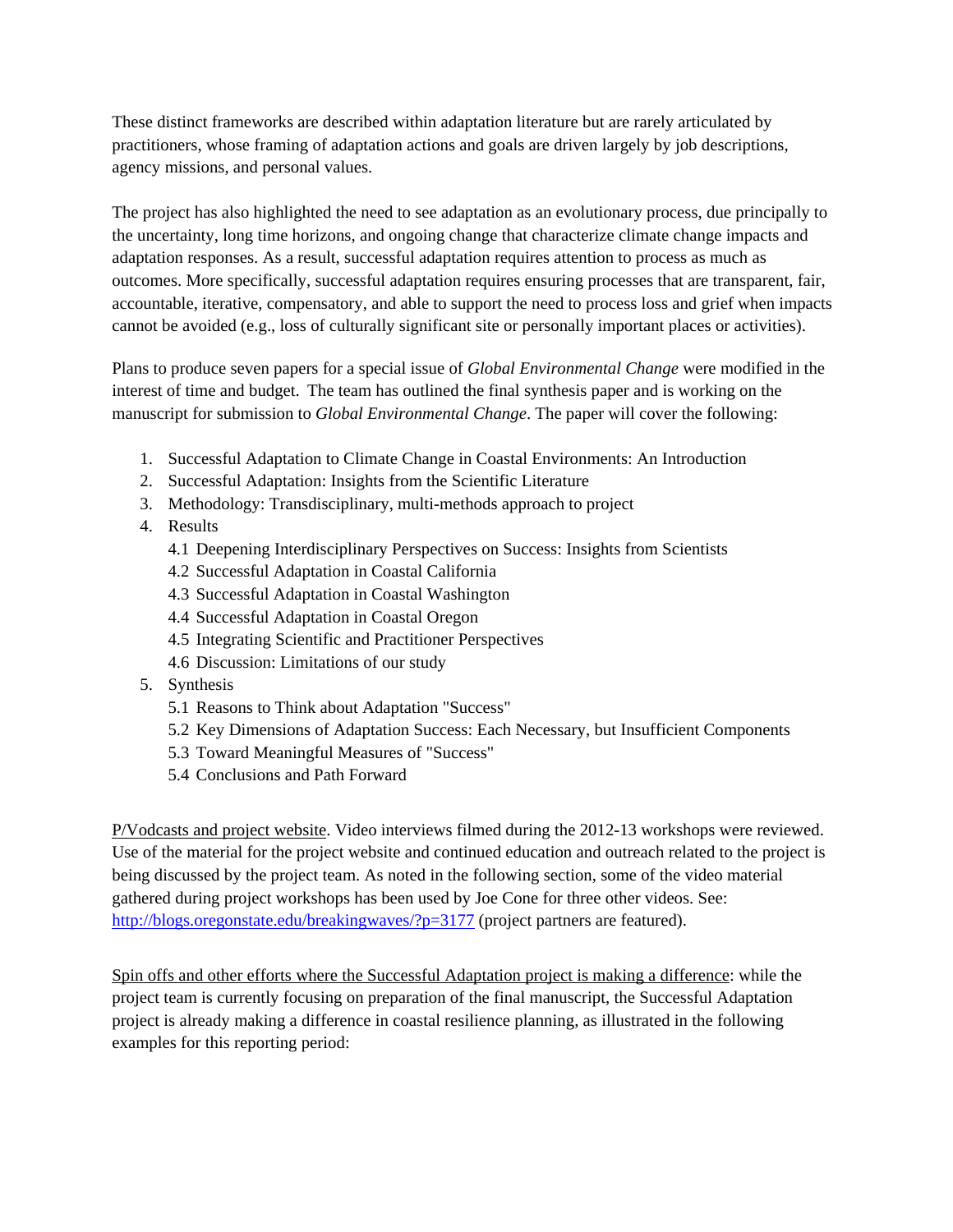- 1. Many different audiences have been reached, nationally and internationally, in the coastal sector and beyond, through the many presentations listed in the online database for our annual report (~3000 people at least to date)
- 2. PI Susi Moser is working on several other projects where the framework is proving helpful:
	- a. Work with the Pacific Islands Climate Change Cooperative (PICCC, one of USFWS's Landscape Cooperatives), which is trying to define success for its cultural-ecological adaptation efforts in Hawaii and the Pacific Islands
	- b. Work with the Pacific Regional Integrated Sciences and Assessment (RISA) center, which is trying to assess its impact on making Hawaii more resilient to climate change impacts, particularly in the water sector
	- c. Work with the University of Michigan-based Science Collaborative of the National Estuarine Research Reserve System, which has a 5-year grant from NOAA to support the NERRS across the country. Part of the success in getting the grant was Moser's collaboration with the University of Michigan team. Moser is leading a multi-reserve, comparative project focused on identifying and tracking indicators and metrics of adaptation success.
	- d. Moser is serving as a technical advisor to a Kresge funded project conducted by Stratus Consulting looking at community-based adaptation across the US, to identify what helps/hinders them in progressing. The framework was presented to the research team to help shape their thinking. Adams serves as the chair of the Project Advisory Committee for this project.
	- e. Moser also serves as an advisor to another Kresge funded project conducted by NDGAIN on urban adaptation indicators.
- 3. Moser has urged the State of California (through presentations and review comments on document drafts) to consider – in its 5-year strategic research plan, as well as in the scope of its fourth climate change assessment – conducting research on adaptation success indicators.
- 4. Moser conducted a training for California's state agency leaders involved in coastal management on how to think about adaptation success. The first step was a visioning process. In parallel, she worked with a range of colleagues on a Policy Brief, recommending ways to implement A.B. 2516 in harmony with the developed vision of adaptation success (Herzog, Moser and Newkirk, 2015; *Tracking Coastal Adaptation: Implementing California's Innovative Sea Level Rise Planning Database*. Policy Brief No.7, Pritzker Environmental Law and Policy Brief Series, Emmett Institute on Climate Change & the Environment, University of California-Los Angeles). A.B. 2516 is a law, passed in 2014, requiring the California Ocean Protection Council to develop a database on coastal adaptation efforts in the state.
- 5. Adams presented project outcomes at an Institute for Sustainable Communities (ISC) Climate Leadership Academy "Think Resiliently, Act Locally" event in Alexandria, VA on October 14- 16, 2014. The event brought together teams from the five existing metro-regional collaboratives (San Diego, Los Angeles, Bay Area, Sacramento, Southeast Florida) along with 7 other aspiring regional collaboratives (Puget Sound, Boston, Washington, DC, Twin Cities, Jacksonville, FL,